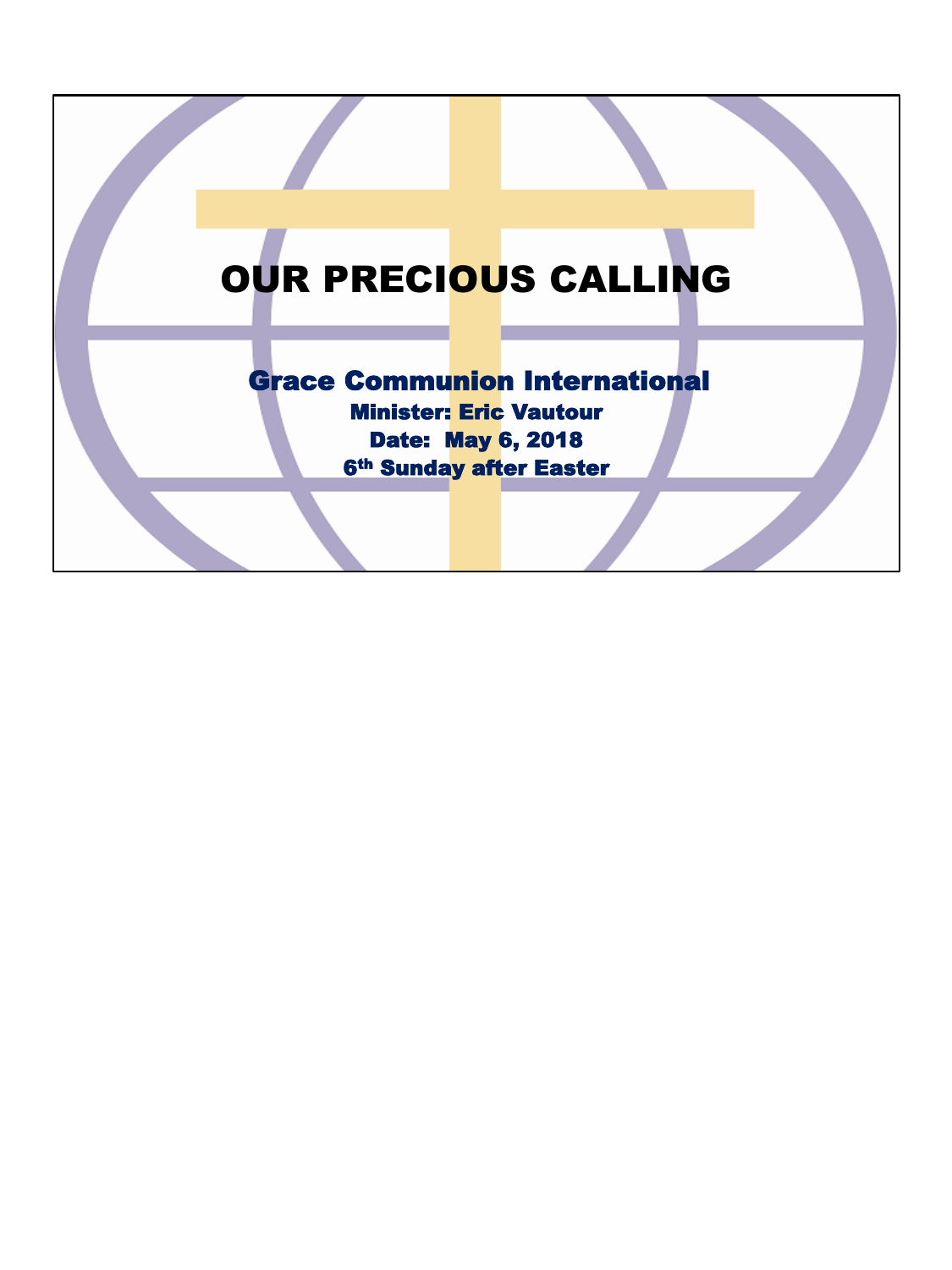## READING:

JOHN 15:9-17 (ESV)

**SCRIPTURE** COMMANDMENTS, YOU WILL ABIDE IN "9 ¶ AS THE FATHER HAS LOVED ME, SO HAVE I LOVED YOU. ABIDE IN MY LOVE. 10 IF YOU KEEP MY MY LOVE, JUST AS I HAVE KEPT MY FATHER'S COMMANDMENTS AND ABIDE IN HIS LOVE. 11 THESE THINGS I HAVE SPOKEN TO YOU, THAT MY JOY MAY BE IN YOU, AND THAT YOUR JOY MAY BE FULL. 12 "THIS IS MY COMMANDMENT, THAT YOU LOVE ONE ANOTHER AS I HAVE LOVED YOU.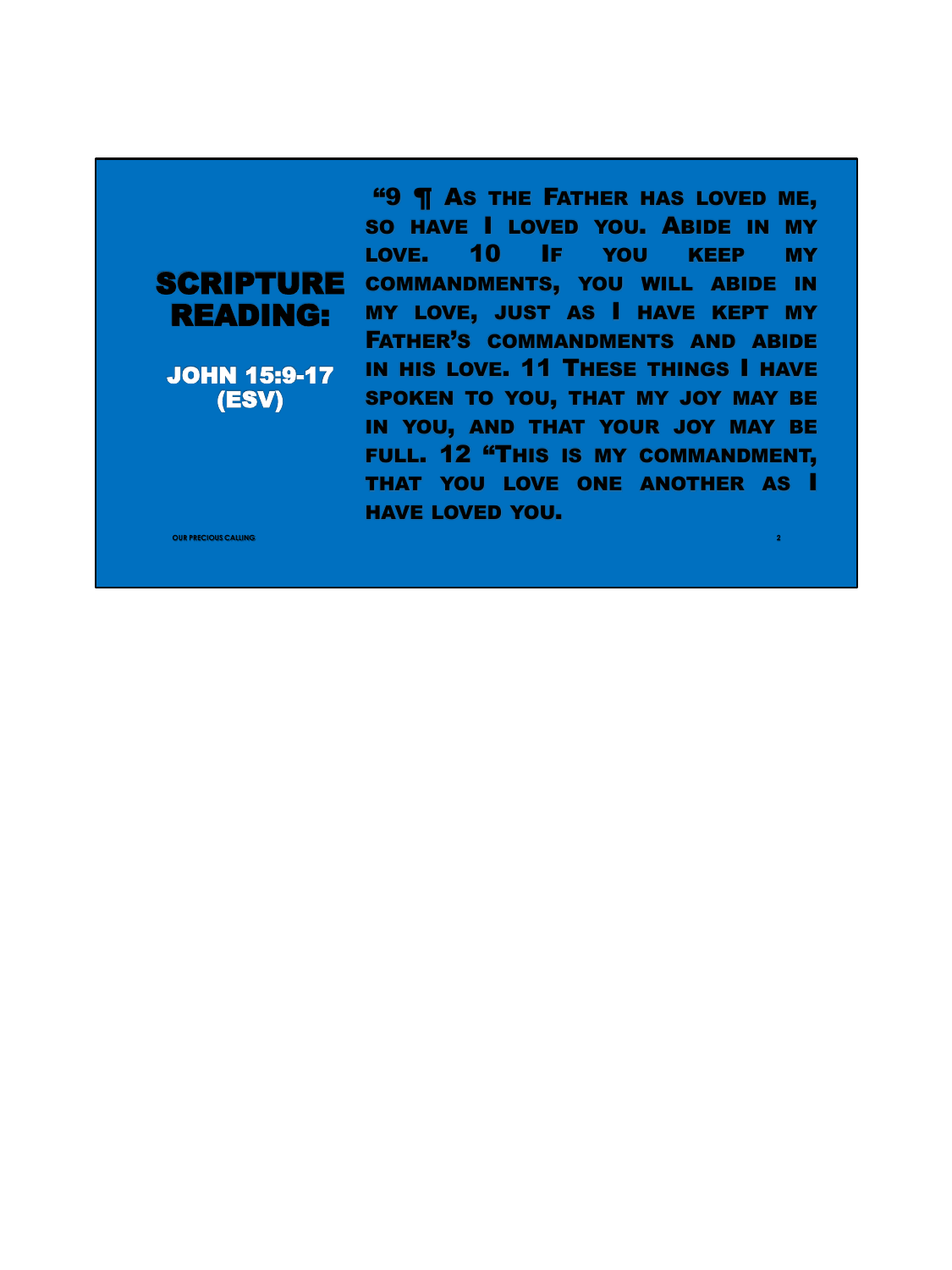13 GREATER LOVE HAS NO ONE THAN THIS, THAT SOMEONE LAYS DOWN HIS LIFE FOR HIS FRIENDS. 14 YOU ARE MY FRIENDS IF YOU DO WHAT I COMMAND YOU. 15 NO LONGER DO I CALL YOU SERVANTS, FOR THE SERVANT DOES NOT KNOW WHAT HIS MASTER IS DOING; BUT I HAVE CALLED YOU FRIENDS, FOR ALL THAT I HAVE HEARD FROM MY FATHER I HAVE MADE KNOWN TO YOU.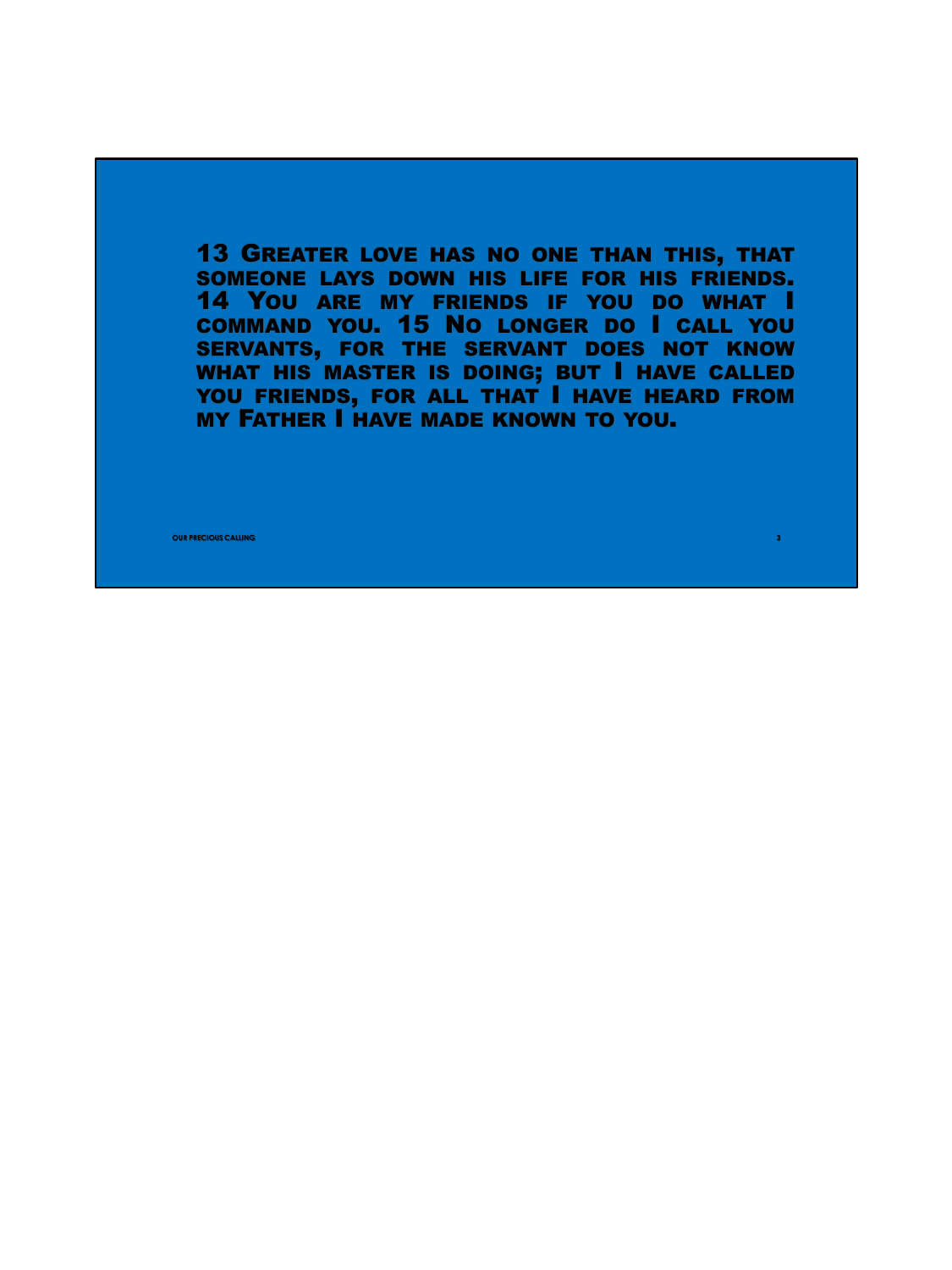16 YOU DID NOT CHOOSE ME, BUT I CHOSE YOU AND APPOINTED YOU THAT YOU SHOULD GO AND BEAR FRUIT AND THAT YOUR FRUIT SHOULD ABIDE, SO THAT WHATEVER YOU ASK THE FATHER IN MY NAME, HE MAY GIVE IT TO YOU. 17 THESE THINGS I COMMAND YOU, SO THAT YOU WILL LOVE ONE ANOTHER." (JOH 15:9-17 ESV)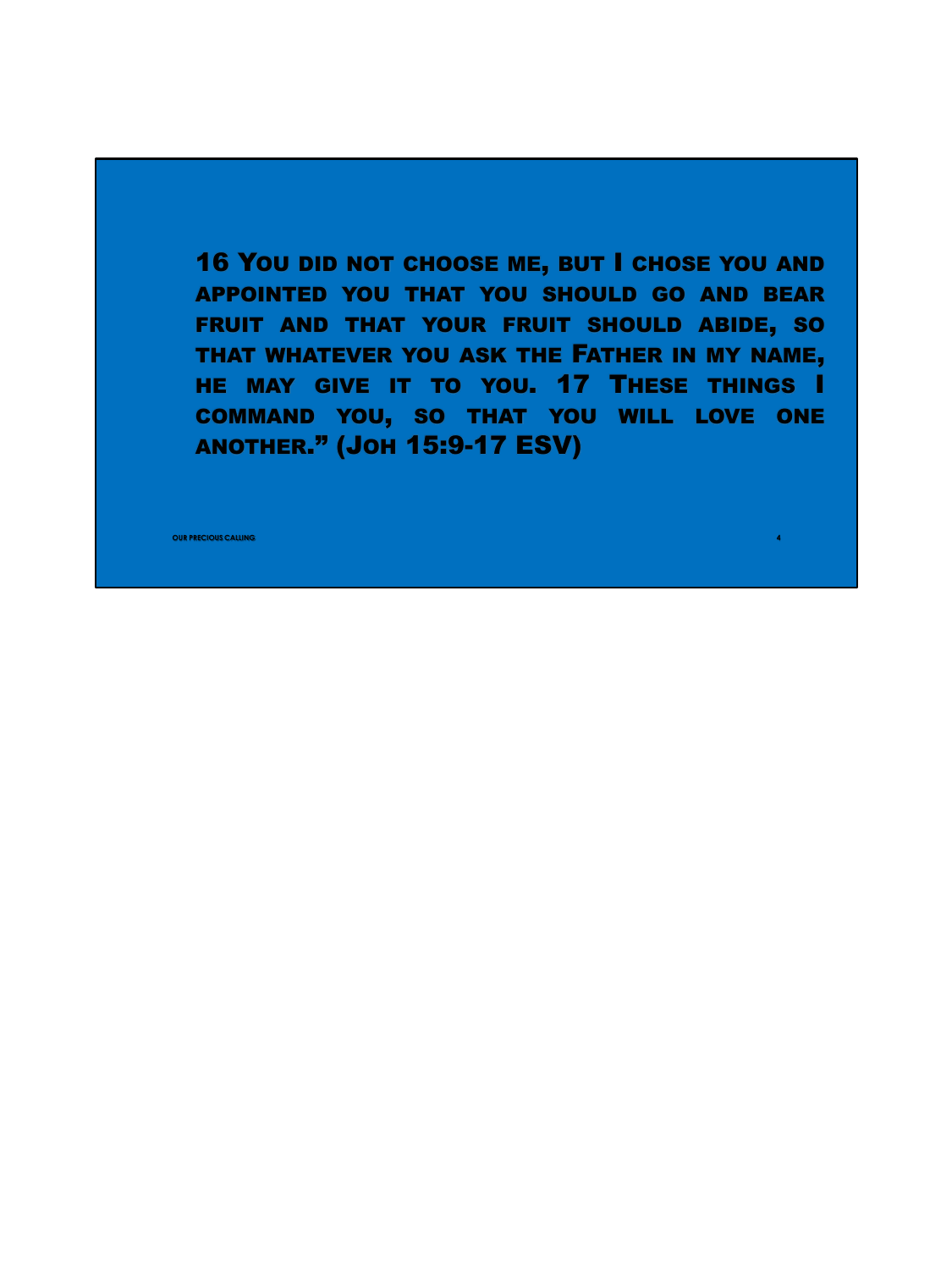## THESE ARE THE LIVING WORDS OF GOD

**5**

THANK YOU FOR HAVING REVEALED YOURSELF TO YOUR CHURCH, YOUR CHOSEN ONES AT THIS TIME.

AMEN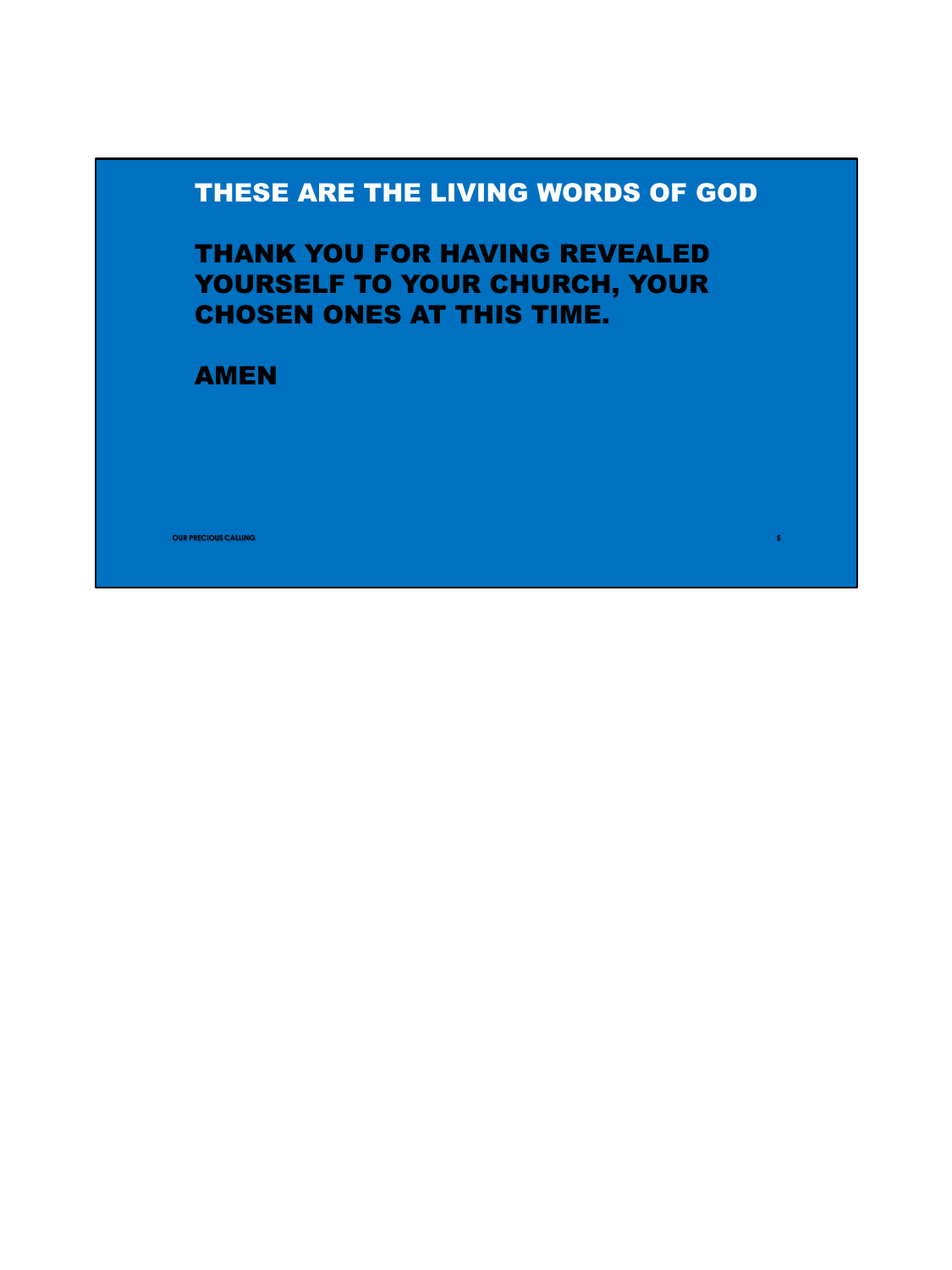

This is a very insightful view of modern society's progress, isn't it?

All human religions rely on the self.

Christianity is very different because the centre of reference is Jesus Christ, sent to the earth by God the Father and revealed to us by the Holy Spirit.

Jesus teaches many things in this short passage of Scripture. During today's sermon, I would like to focus on one which is so easily forgotten. The following is what Jesus said to the apostles and the apostles repeated it to the church later on.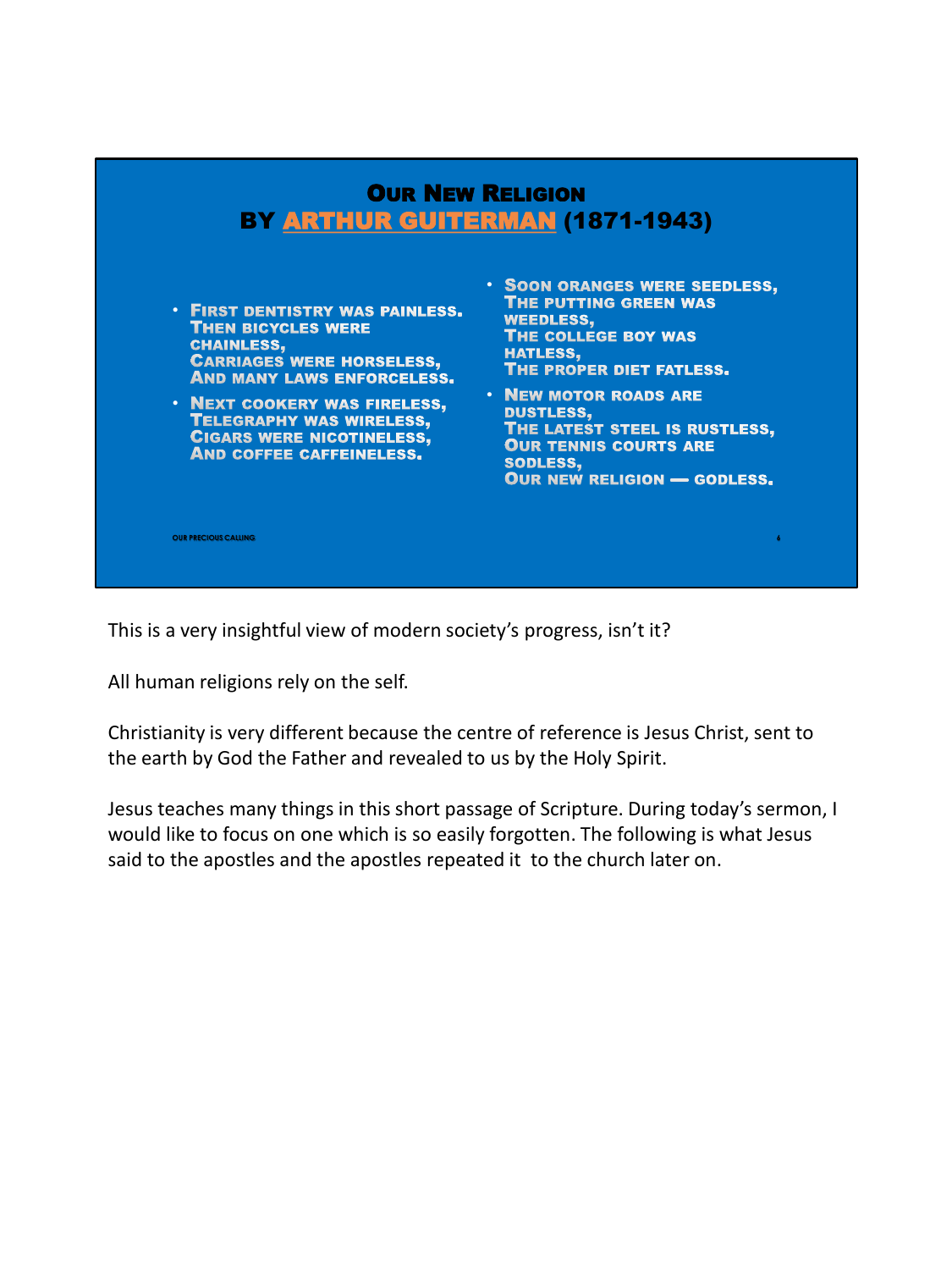

Jesus is the chosen one representing all of humanity. After Jesus' baptism, this is what God the Father said about Jesus. "**And a voice came out of the cloud, saying, 'This is my Son, my Chosen One; listen to him!'' (Lu 9:35 ESV)**

As we saw in last week's sermon, Jesus is the new Israel. He is the founder and the originator of a brand-new nation in himself.

Having come down from heaven and incarnated in our flesh, he became the perfect human being representing all of us. He is God's Chosen One, being the perfect man who lived in our flesh.

Jesus redefined humanity in himself. He did many things for us, too many to list them. I would just like to highlight a few.

He was baptized when he did not need to be baptized because he was sinless. Being fully God and fully human in his one person, In his baptism, he represented all of us.

He lived the perfect life for all of us. Jesus came to the earth to do the Father's will. He did this out of love for his Father, willingly. He willingly died for us while we were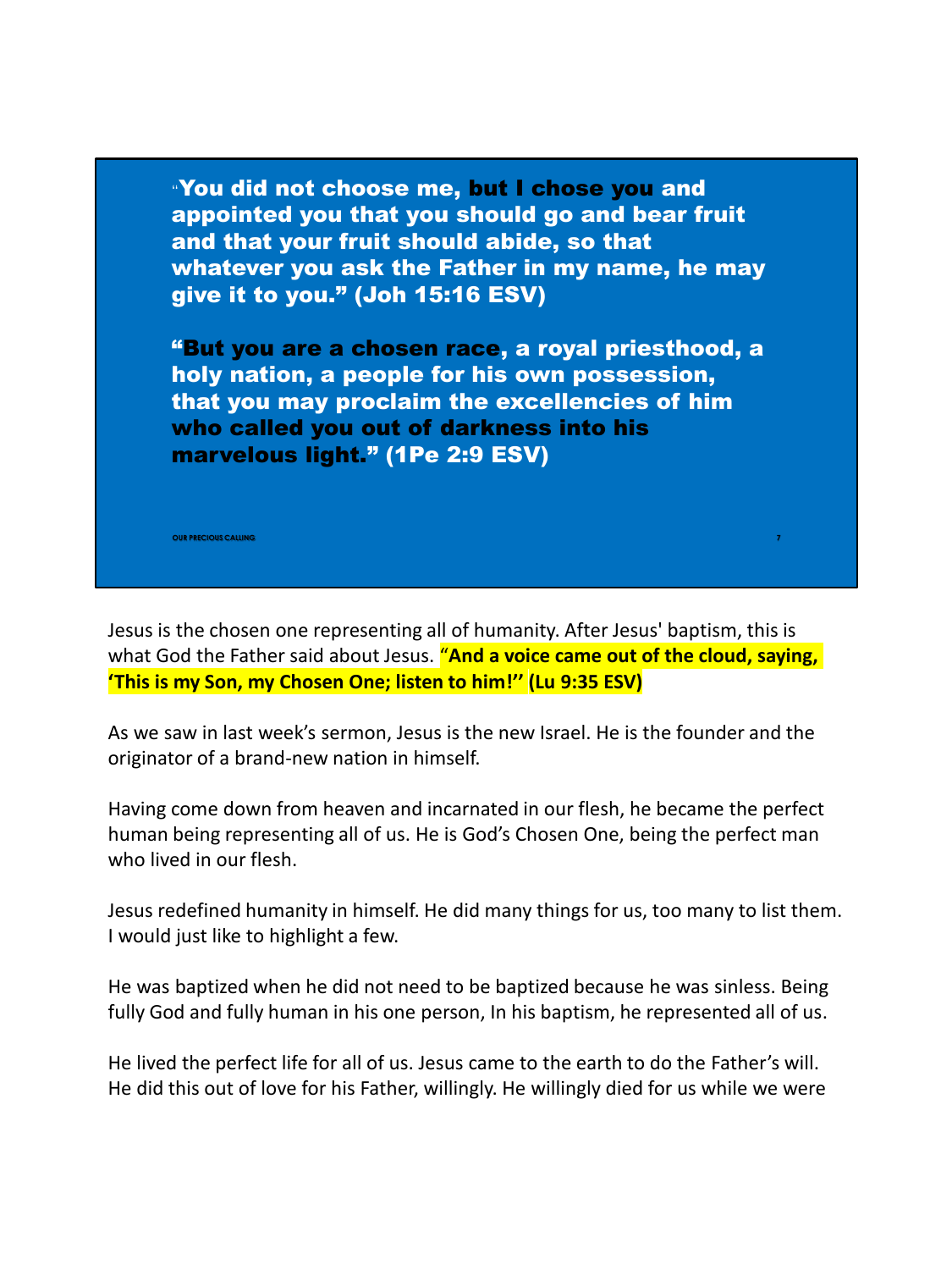still his enemies.

He died and was resurrected for all of us.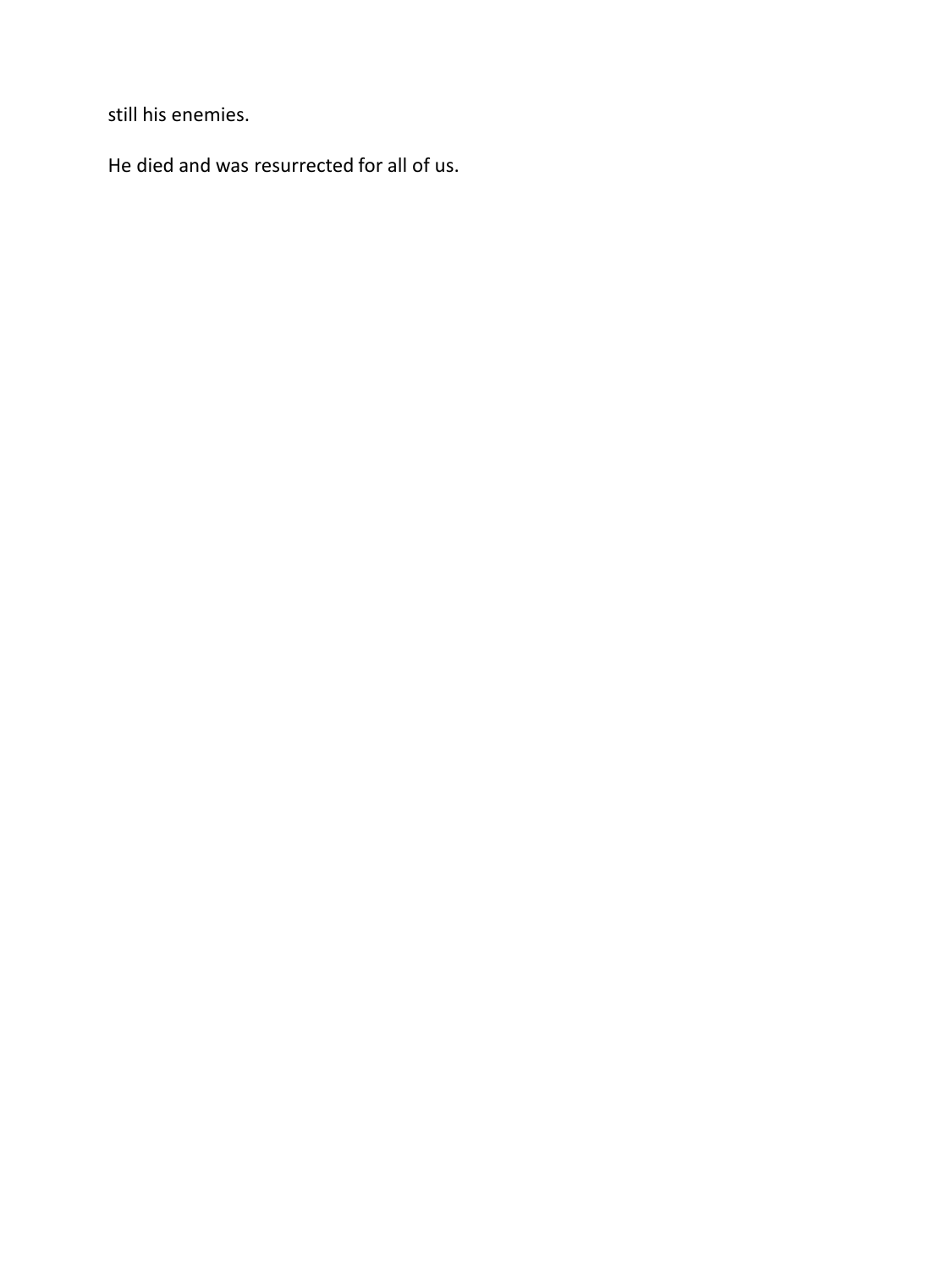

Very clear is in it what God has done for all of humanity. He died and was raised for our sake.

Jesus has become humanity or man as man was created to be. In the biblical sense, "man" is a term for both man and woman (Genesis). **"For there is one God, and there is one mediator between God and men, the man Christ Jesus," (1Ti 2:5 ESV).**  Being God and being man in his one person, being our Creator, he redefined humanity. Because of what Jesus did, humanity's sin is not counted against us. This is what God the Father did as we read in 2 Corinthians. ("**that is, in Christ God was reconciling the world to himself, not counting their trespasses against them, and entrusting to us the message of reconciliation." [2Co 5:19 ESV]**

Our calling originates in God and in God alone. We have not done anything to merit this calling. We were all guilty as sin. Not one of us deserved to have eternal life. Not one of us deserved to be in relationship with God. The only way that we could have eternal life is for this life to be given to us.

Maybe a comparison we could use is that the earth is completely dependent on the sun to have light. We have day and we have night because the earth in a miraculous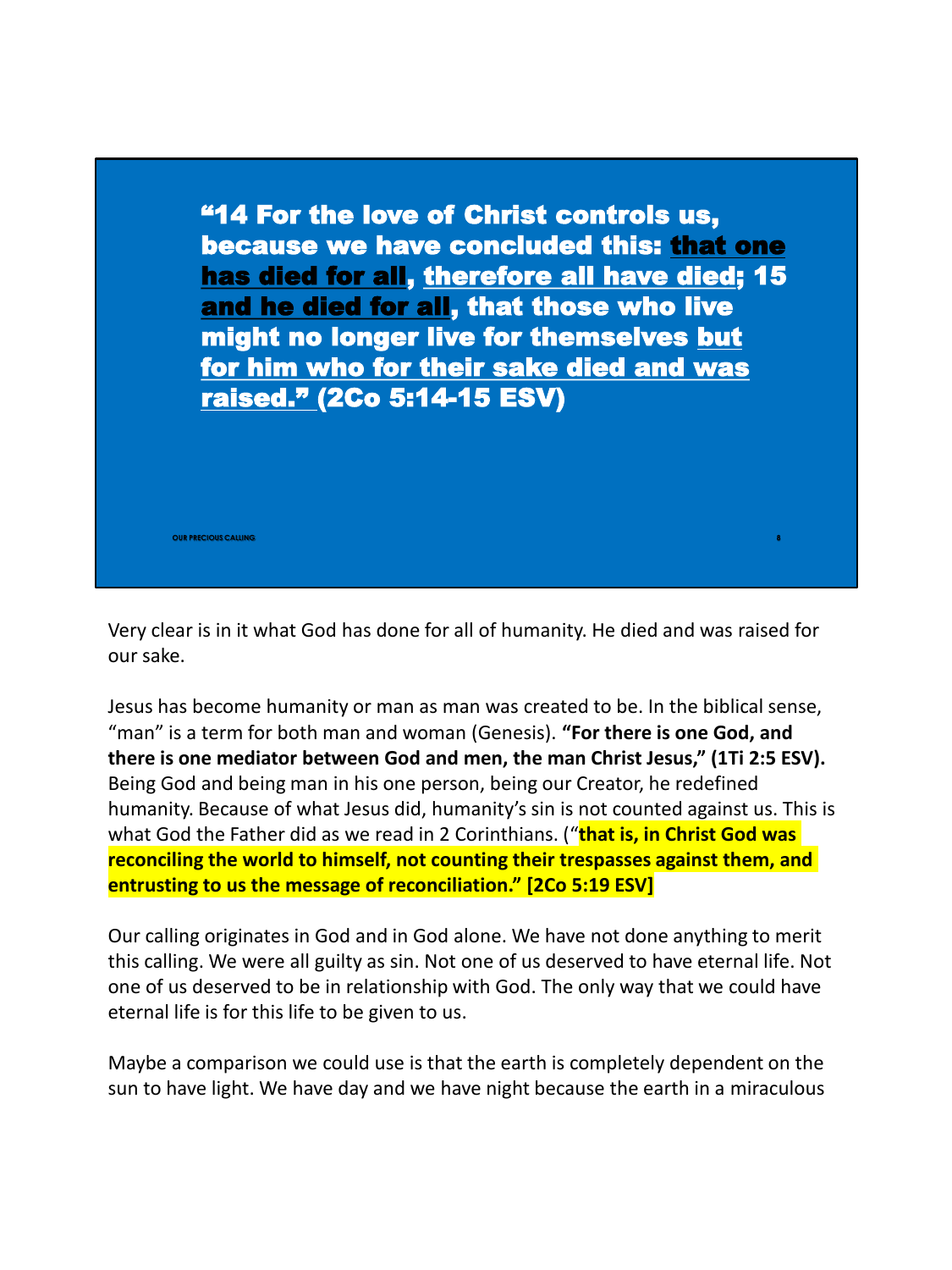way rotates on itself and receives light from the sun. The earth cannot produce light. In the same way, we cannot produce life apart from receive it from God.

The Bible tells us that repentance is a gift of God. The Bible also tells us that we cannot come to Jesus Christ unless the Father draws us. Although the world is reconciled to God the Father in Jesus Christ, not everyone is called at this time.

As we read in 1 Peter 2:9, the apostle Peter was not talking to the whole world. He was talking to the called out ones in that generation. He was writing to the church. Reading the first and second epistles of Peter, he refers to the calling and election of God's people 7 times.

For example, 1Pe 1:15 but as he who called you is holy, you also be holy in all your conduct, 1Pe 5:10 And after you have suffered a little while, the God of all grace, who has called you to his eternal glory in Christ, will himself restore, confirm, strengthen, and establish you. etc

There was nothing special about those people being called and there is nothing special about us being called at this time except for God's grace.

Again, we must always remember the fact that God, in the person of his Son is the centre of who we are as Christians. Without Christ, there would be no Christianity.

Jesus stands at our door and knocks. To the church in Laodecea, Jesus said the following, "**18 I counsel you to buy from me gold refined by fire, so that you may be rich, and white garments so that you may clothe yourself and the shame of your nakedness may not be seen, and salve to anoint your eyes, so that you may see. 19 Those whom I love, I reprove and discipline, so be zealous and repent. 20 Behold, I stand at the door and knock. If anyone hears my voice and opens the door, I will come in to him and eat with him, and he with me. 21 The one who conquers, I will grant him to sit with me on my throne, as I also conquered and sat down with my Father on his throne. 22 He who has an ear, let him hear what the Spirit says to the churches.'"" [Re 3:18–22 ESV]**

We always have a choice to accept whether we accept his calling or not.

"**14 'Now therefore fear the LORD and serve him in sincerity and in faithfulness. Put away the gods that your fathers served beyond the River and in Egypt, and serve the LORD. 15 ¶ And if it is evil in your eyes to serve the LORD, choose this day whom you will serve, whether the gods your fathers served in the region beyond the River, or the gods of the Amorites in whose land you dwell. But as for me and**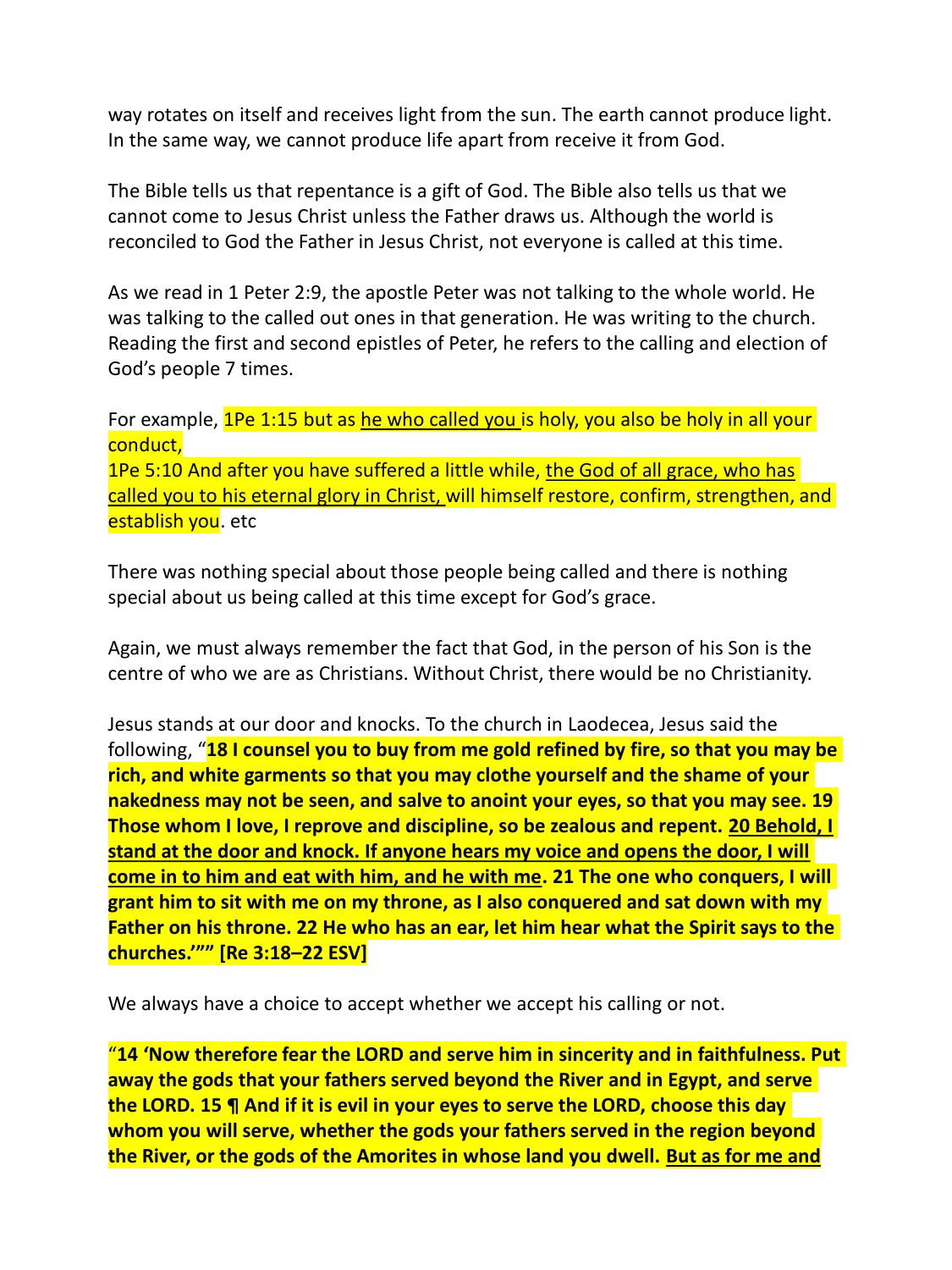## **my house, we will serve the LORD.' [Jos 24:14–15 ESV].**

Joshua was encouraging people to make the choice to serve God, to choose God. They were faced with trusting in God or in trusting the gods of the land.

Before God opens our minds, we are all lost. We are all in need of forgiveness for our sins. We need to be acquitted from the sentence of death that hung over our heads.

Our goodness and our good works and our religion will never save us. Salvation exists in no one else than in Jesus Christ our Lord.

David gives a good description of God's mercy and our pitiable state in Ps. 103 (next slide)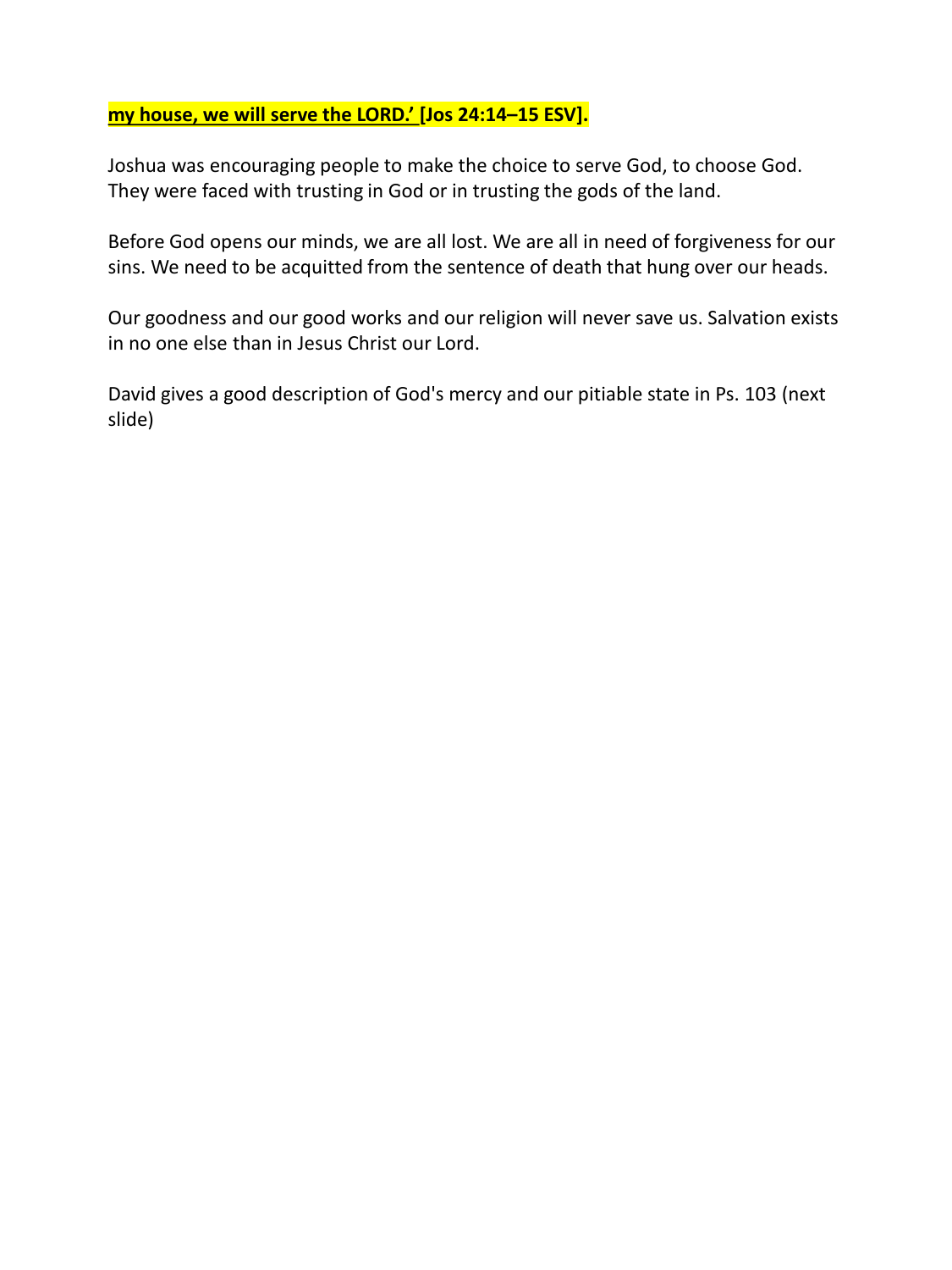

David was given to understand that every day he was dependent on God's mercy. Every day, the blood of Jesus Christ, the blood of mercy and forgiveness applies to us.

Our calling is not purposeless. We have been called to serve Jesus Christ. Having accepted his mercy, his grace, his sacrifice on our behalf, we live to serve him. Every day, we are in a very intimate relationship with him as he lives in us and we live in him.

His calling of us at the special time is for a very special purpose. We are called to bear fruit and as second Peter 2:9 tells us, we are called to declare the praises of him who called us out of darkness into his marvellous light.

The apostle Peter goes on to say that one time we had not received his mercy but now we have received his mercy (paraphrase of verse 10).

We are only able to bear fruit if we stand on the very foundation of Jesus Christ and obey his commandments.

As we read and learn about his commandments, we need to understand that all his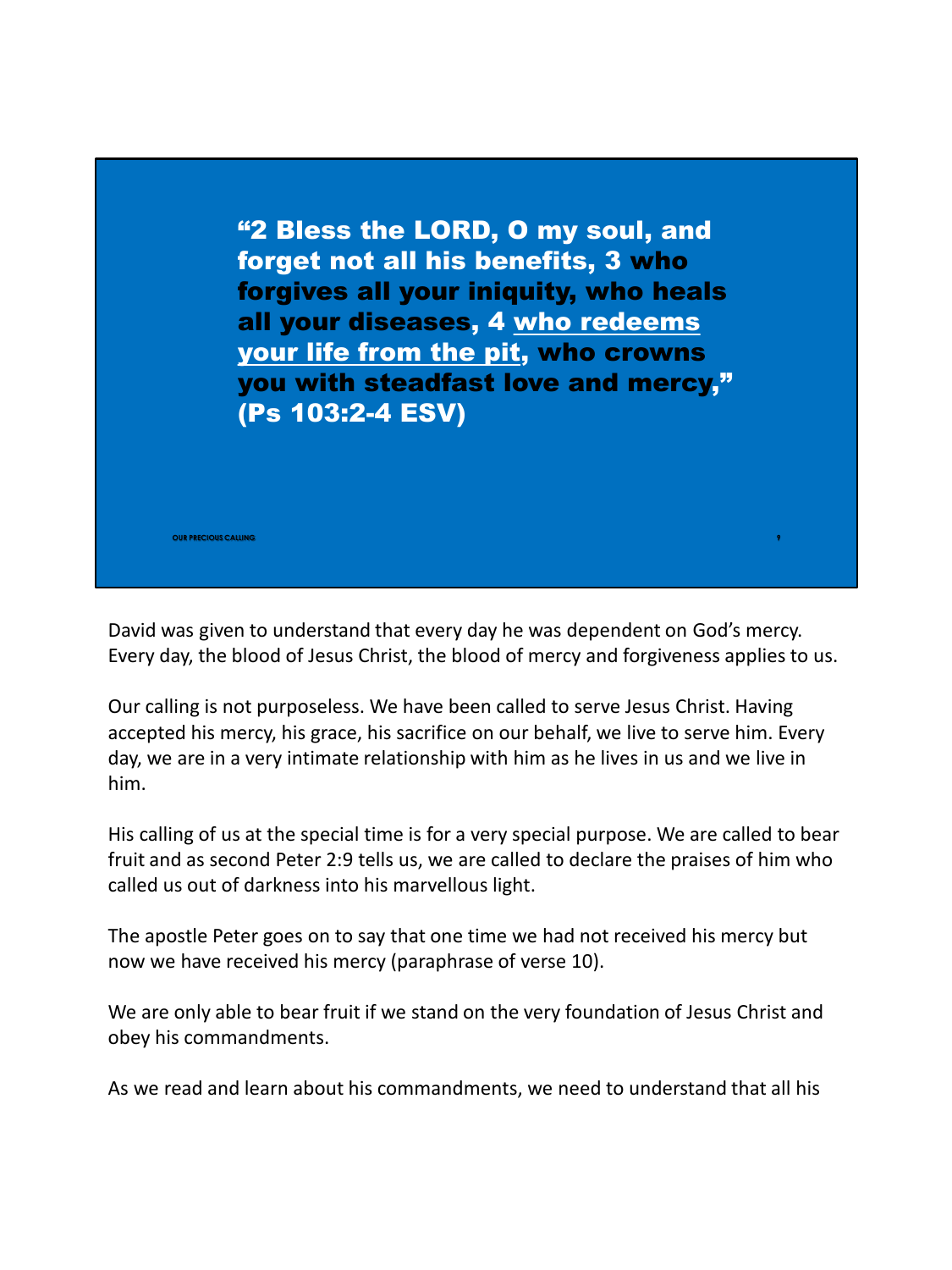commandments are good, merciful and just because all his commands stem and originate in God who is love. This is why we are not to see God's commandments as burdensome. Obeying God, obeying Jesus shows that we love him.

Let's think about some of God's commandments and see how loving they are because they originate in him. As we think about these things, we need to realize that the world does not have the same standards. We cannot impose these standards on society. We can teach and point people to Jesus Christ.

Imposing these commandments would not work. There has to be a willingness to obey and that willingness comes from repentance and turning to God. God needs to change the human heart. And He does and He will. This is the promise of the New Covenant.

Let us take the commandments of honouring your father and mother. This is revealed in the fifth commandment in Exodus 20 and repeated in the New Testament. It comes from God and we see it lived out in Jesus Christ. Jesus honours his heavenly Father. When he was on the earth, he also honoured his earthly parents, Mary his biological mother and Joseph his stepfather.

Exodus also tells us not to commit murder. Again this is expounded in the teaching of Jesus in the sermon on the Mount and elsewhere in the New Testament. God values life. Man is created in God's image, although that image is distorted by sin at this time. In God's eyes, life is precious. Life is a gift of God. We are not free to decide when it ends. Society has a different approach but in God's church, we are to live in obedience to Jesus Christ. Society permits euthanasia or assisted suicide. In God's church, we are to live by God's words rather than by the standards of this world. Life belongs to God. He gives it and he is the only one who can take it. These are complex issues that we cannot go into in details today. The point is that we are not to take things in our own hands. In whatever we do as disciples of Jesus, we are to value life because he does.

If we take the example of abortions, society has a different value system than God has. When we take things into our hands, we suffer consequences.

For example, in New Brunswick alone, the official statistics say that from 1970 to 2007 New Brunswick officially had 21,154 abortions. When we stop and think about it, those are a lot of lives and a lot of families that will never be, as a result of this practice. These are the lives of children that could not be born because their lives were taken early for whatever reason.

United to Christ, we are to have different values. We are to see life whether in the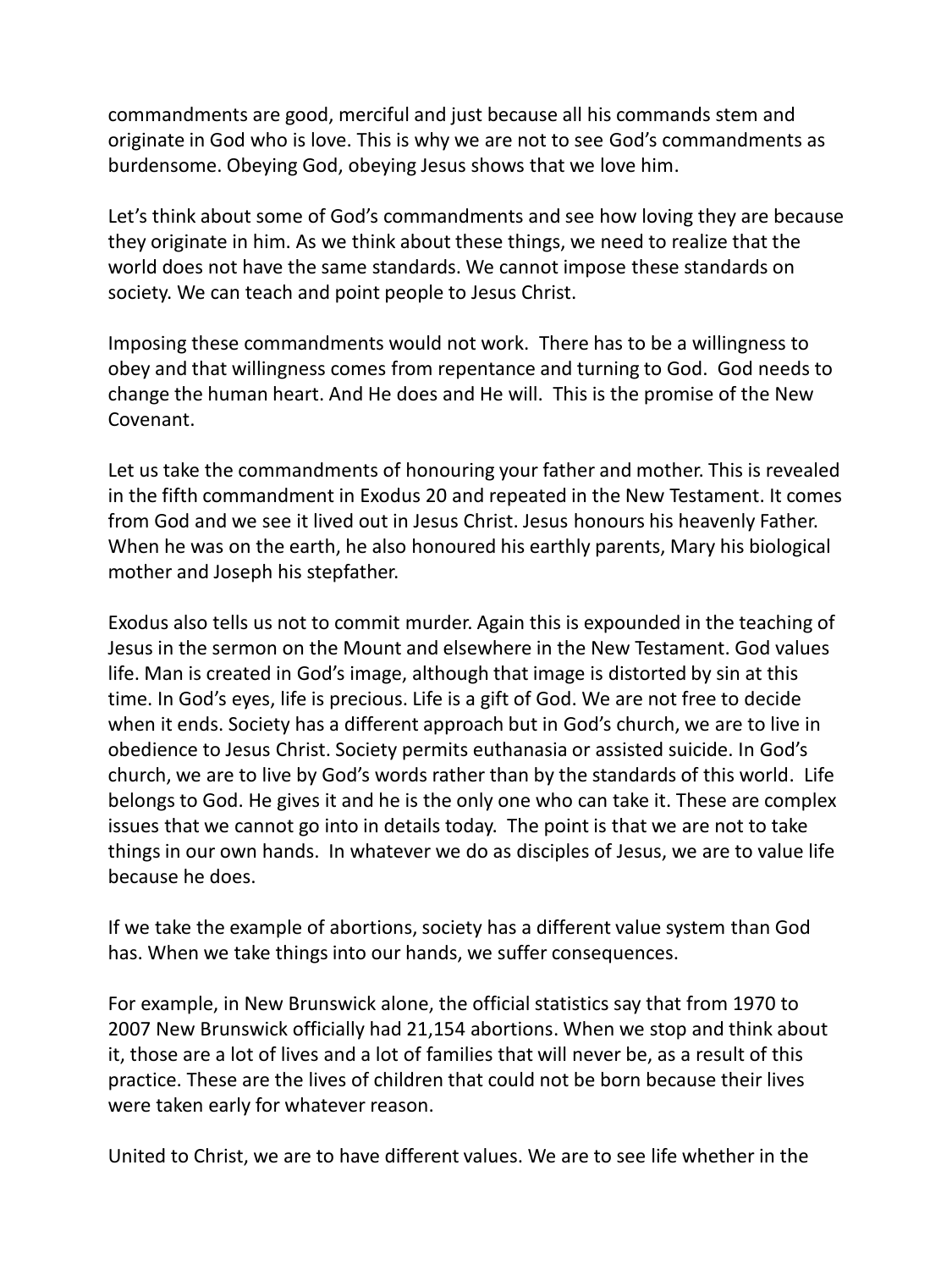womb or out of the womb as precious and valued by God. I realize that we will not change society but we can certainly be an example as a church by living in obedience commandments. His commandments are rooted in love because they originate in God..

(above stat taken from http://www.johnstonsarchive.net/policy/abortion/canada/abcanada-NB.html)

The same principles apply to "you shall not commit adultery", you shall not steal, you shall not bear false witness against your neighbour. All these commandments are magnified in the New Testament.

You shall not bear false witness against your neighbour originates from the fact that God is truth and he cannot lie.

God is a faithful God. Marriage between a husband and wife is a reflection of the relationship between Jesus and the church. God is faithful. As his children, in love, we are to be faithful to one another in marriage.

Again, as we see in the early church, the church was not out to impose God's way on society to obey God. Instead, the church pointed people to Jesus Christ and Jesus through the Holy Spirit transformed people's heart and he still does.

That is why God tells us in the Old Testament: **"He has told you, O man, what is good; and what does the LORD require of you but to do justice, and to love kindness (steadfast love), and to walk humbly with your God?" (Mic 6:8 ESV)**

We are to realize that the world has not come to this understanding yet. As God permits and calls, he wants us to participate in what he is doing by being witnesses and by being actively involved in making disciples by baptizing them in the name of the one God, Father, Son and Holy Spirit. We are to teach them to observe all that God has commanded us.

We live in a very polite, politically correct society. We are sometimes afraid of upsetting people. We are called to stand up for Jesus, teach others how good he is, how good God is and as a church, we are to teach. Teach what?

We are to point people to the Who, to Jesus the head of the church. And we are to teach people how to live in him.

These activities will result in bearing fruits and declaring his excellencies. We can tell people the difference he has made in our life by calling us out of darkness, out of